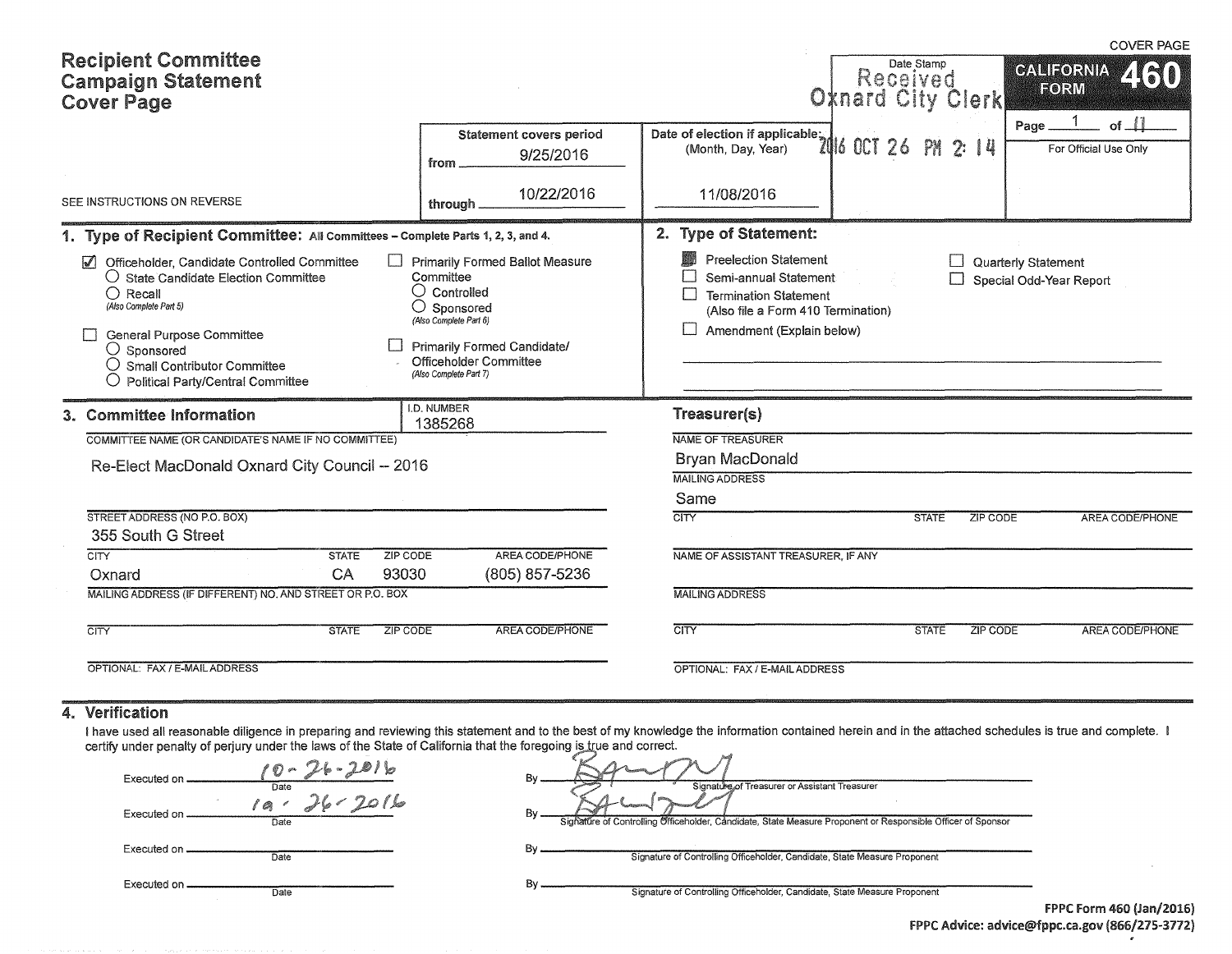# Recipient Committee Campaign Statement Cover Page — Part 2

COVER PAGE - PART 2 CALIFORNIA **ZIS** FORM Page  $2$  of  $1$ 

#### 5. Officeholder or Candidate Controlled Committee

#### NAME OF OFFICEHOLDER OR CANDIDATE

#### Bryan MacDonald

| OFFICE SOUGHT OR HELD (INCLUDE LOCATION AND DISTRICT NUMBER IF APPLICABLE) |  |                  |              |            |  |  |  |
|----------------------------------------------------------------------------|--|------------------|--------------|------------|--|--|--|
| Councilman City of Oxnard                                                  |  |                  |              |            |  |  |  |
| RESIDENTIAL/BUSINESS ADDRESS (NO. AND STREET)                              |  | CITY             | <b>STATE</b> | <b>ZIP</b> |  |  |  |
| 355 South G Street                                                         |  | Oxnard, CA 93030 |              |            |  |  |  |

Related Committees Not Included in this Statement: List any committees not included in this statement that are controlled by you or are primarily formed to receive contributions or make expenditures on behalf of your candidacy.

| <b>COMMITTEE NAME</b>    |                              | I.D. NUMBER        |                              |
|--------------------------|------------------------------|--------------------|------------------------------|
|                          |                              |                    |                              |
| <b>NAME OF TREASURER</b> |                              |                    | CONTROLLED COMMITTEE?        |
|                          |                              | II YES             | $\Box$ NO                    |
| <b>COMMITTEE ADDRESS</b> | STREET ADDRESS (NO P.O. BOX) |                    |                              |
|                          |                              |                    |                              |
| <b>CITY</b>              | <b>STATE</b>                 | ZIP CODE           | AREA CODE/PHONE              |
|                          |                              |                    |                              |
| <b>COMMITTEE NAME</b>    |                              | <b>I.D. NUMBER</b> |                              |
|                          |                              |                    |                              |
|                          |                              |                    |                              |
| NAME OF TREASURER        |                              |                    | <b>CONTROLLED COMMITTEE?</b> |
|                          |                              | <b>I</b> YES       | l NO                         |
| <b>COMMITTEE ADDRESS</b> | STREET ADDRESS (NO P.O. BOX) |                    |                              |
|                          |                              |                    |                              |
| <b>CITY</b>              | <b>STATE</b>                 | ZIP CODE           | AREA CODE/PHONE              |

#### 6. Primarily Formed Ballot Measure Committee

|  |  |  | NAME OF BALLOT MEASURE |
|--|--|--|------------------------|
|--|--|--|------------------------|

| <b>JURISDICTION</b><br>BALLOT NO. OR LETTER<br><b>SUPPORT</b><br>OPPOSE |  |
|-------------------------------------------------------------------------|--|
|-------------------------------------------------------------------------|--|

Identify the controlling officeholder, candidate, or state measure proponent, if any.

NAME OF OFFICEHOLDER, CANDIDATE, OR PROPONENT

| OFFICE SOUGHT OR HELD | I DISTRICT NO. IF ANY |
|-----------------------|-----------------------|
|                       |                       |
|                       |                       |

# 7. Primarily Formed Candidate/Officeholder Committee List names of officeholder(s) or candidate(s} for which this committee is primarily formed.

| NAME OF OFFICEHOLDER OR CANDIDATE | OFFICE SOUGHT OR HELD | <b>SUPPORT</b><br>OPPOSE |
|-----------------------------------|-----------------------|--------------------------|
| NAME OF OFFICEHOLDER OR CANDIDATE | OFFICE SOUGHT OR HELD | <b>SUPPORT</b><br>OPPOSE |
| NAME OF OFFICEHOLDER OR CANDIDATE | OFFICE SOUGHT OR HELD | <b>SUPPORT</b><br>OPPOSE |
| NAME OF OFFICEHOLDER OR CANDIDATE | OFFICE SOUGHT OR HELD | <b>SUPPORT</b><br>OPPOSE |

Attach continuation sheets if necessary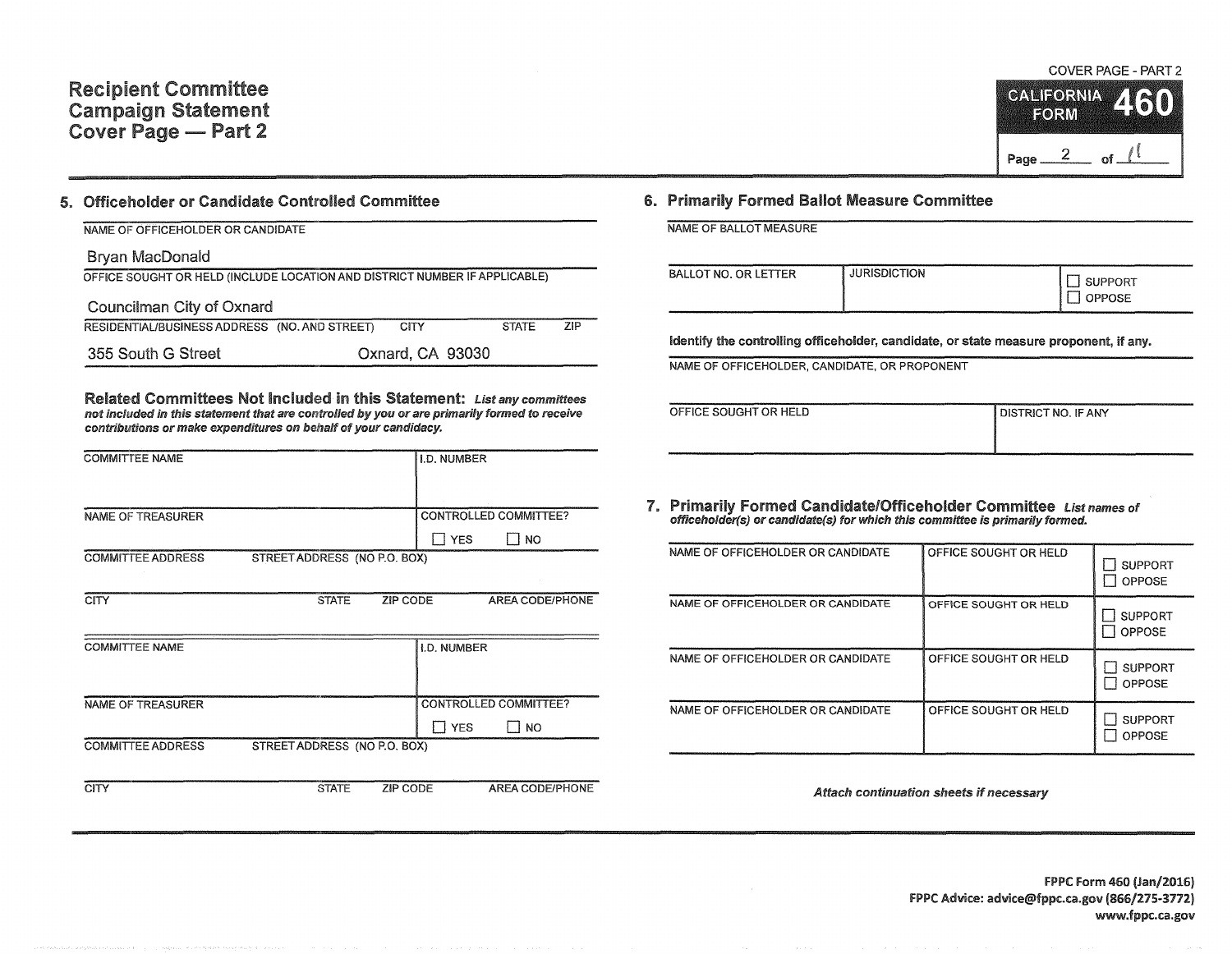| <b>Campaign Disclosure Statement</b>                                     | Amounts may be rounded |                                                            |                                                       |                                                                                            |           |                               | <b>SUMMARY PAGE</b>                                                                  |  |  |
|--------------------------------------------------------------------------|------------------------|------------------------------------------------------------|-------------------------------------------------------|--------------------------------------------------------------------------------------------|-----------|-------------------------------|--------------------------------------------------------------------------------------|--|--|
| <b>Summary Page</b>                                                      |                        | to whole dollars.                                          | <b>Statement covers period</b><br>9/25/2016<br>from _ |                                                                                            |           |                               | <b>GALIFORNIA</b><br>2130<br>FORM                                                    |  |  |
|                                                                          |                        |                                                            |                                                       |                                                                                            | through _ | 10/22/2016                    | Page $\frac{3}{2}$ of $\frac{1}{2}$                                                  |  |  |
| SEE INSTRUCTIONS ON REVERSE<br>NAME OF FILER                             |                        |                                                            |                                                       |                                                                                            |           |                               | <b>I.D. NUMBER</b>                                                                   |  |  |
| Re-Elect MacDonald Oxnard City Council -- 2016                           |                        |                                                            |                                                       |                                                                                            |           |                               | 1385268                                                                              |  |  |
| <b>Contributions Received</b>                                            |                        | Column A<br>TOTAL THIS PERIOD<br>(FROM ATTACHED SCHEDULES) |                                                       | <b>Column B</b><br><b>CALENDAR YEAR</b><br>TOTAL TO DATE                                   |           |                               | <b>Calendar Year Summary for Candidates</b><br>Running in Both the State Primary and |  |  |
|                                                                          |                        | 8,081                                                      |                                                       | 25,970                                                                                     |           | <b>General Elections</b>      |                                                                                      |  |  |
|                                                                          |                        | 5,062                                                      |                                                       | 7,223                                                                                      |           |                               | 1/1 through 6/30<br>7/1 to Date                                                      |  |  |
|                                                                          |                        | 13,143                                                     |                                                       | 33,193                                                                                     |           | 20. Contributions<br>Received |                                                                                      |  |  |
|                                                                          |                        | 1,400                                                      |                                                       | 1,766                                                                                      |           | 21. Expenditures              |                                                                                      |  |  |
|                                                                          |                        | 14,543                                                     |                                                       | 34,959                                                                                     |           | Made                          |                                                                                      |  |  |
| <b>Expenditures Made</b>                                                 |                        |                                                            |                                                       |                                                                                            |           |                               | <b>Expenditure Limit Summary for State</b>                                           |  |  |
|                                                                          |                        |                                                            |                                                       | 30,451<br>$\hat{\mathbf{x}}$                                                               |           | <b>Candidates</b>             |                                                                                      |  |  |
|                                                                          |                        | 00                                                         |                                                       | 00                                                                                         |           |                               |                                                                                      |  |  |
|                                                                          |                        |                                                            |                                                       | 30,451<br>$\frac{1}{2}$                                                                    |           |                               | 22. Cumulative Expenditures Made*<br>(If Subject to Voluntary Expenditure Limit)     |  |  |
|                                                                          |                        | 00                                                         |                                                       | $00\,$                                                                                     |           | Date of Election              | <b>Total to Date</b>                                                                 |  |  |
|                                                                          |                        | $00\,$                                                     |                                                       | $00\,$                                                                                     |           | (mm/dd/yy)                    |                                                                                      |  |  |
|                                                                          |                        | 22,721                                                     |                                                       | 30,451                                                                                     |           |                               |                                                                                      |  |  |
| <b>Current Cash Statement</b>                                            |                        |                                                            |                                                       |                                                                                            |           |                               |                                                                                      |  |  |
|                                                                          |                        | 12,320                                                     |                                                       | To calculate Column B.                                                                     |           |                               |                                                                                      |  |  |
|                                                                          |                        | 13,143                                                     |                                                       | add amounts in Column                                                                      |           |                               |                                                                                      |  |  |
|                                                                          |                        | 00                                                         |                                                       | A to the corresponding<br>amounts from Column B                                            |           | reported in Column B.         | *Amounts in this section may be different from amounts                               |  |  |
|                                                                          |                        | 22,721                                                     |                                                       | of your last report. Some<br>amounts in Column A may                                       |           |                               |                                                                                      |  |  |
| 16. ENDING CASH BALANCE Add Lines 12 + 13 + 14, then subtract Line 15 \$ |                        | 2,742                                                      |                                                       | be negative figures that                                                                   |           |                               |                                                                                      |  |  |
| If this is a termination statement, Line 16 must be zero.                |                        |                                                            |                                                       | should be subtracted from<br>previous period amounts. If<br>this is the first report being |           |                               |                                                                                      |  |  |
|                                                                          | S                      | 00                                                         |                                                       | filed for this calendar year,<br>only carry over the amounts                               |           |                               |                                                                                      |  |  |
| <b>Cash Equivalents and Outstanding Debts</b>                            |                        |                                                            |                                                       | from Lines 2, 7, and 9 (if<br>any).                                                        |           |                               |                                                                                      |  |  |
|                                                                          | S                      | 00                                                         |                                                       |                                                                                            |           |                               |                                                                                      |  |  |
|                                                                          |                        | 7,223                                                      |                                                       |                                                                                            |           |                               | <b>FPPC Form 460 (Jan/2016)</b>                                                      |  |  |
|                                                                          |                        |                                                            |                                                       |                                                                                            |           |                               | FPPC Advice: advice@fppc.ca.gov (866/275-3772)                                       |  |  |

FPPC Advice: advice@fppc.ca.gov (866/2.75-3172) www.fppc.ca.gov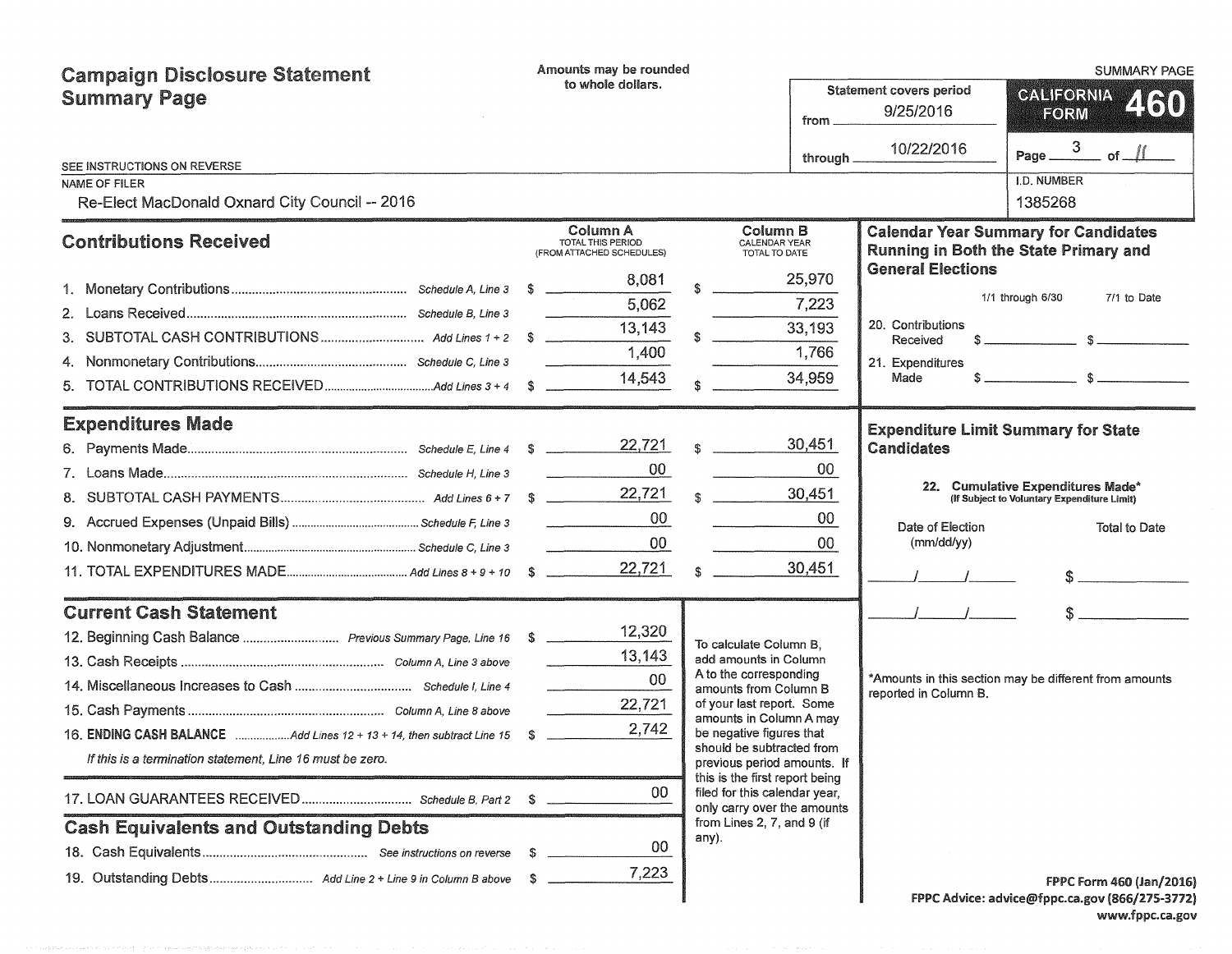# Schedule A

| <b>Monetary Contributions Received</b> |                                                                                                                                             |                                                                        | to whole dollars.                                                                                   | <b>Statement covers period</b><br>9/25/2016<br>from<br>10/22/2016 |                                                                         |                              | <b>CALIFORNIA</b><br>460<br>FORM<br>of $\overline{\mathcal{M}}$ |  |  |
|----------------------------------------|---------------------------------------------------------------------------------------------------------------------------------------------|------------------------------------------------------------------------|-----------------------------------------------------------------------------------------------------|-------------------------------------------------------------------|-------------------------------------------------------------------------|------------------------------|-----------------------------------------------------------------|--|--|
| SEE INSTRUCTIONS ON REVERSE            |                                                                                                                                             |                                                                        |                                                                                                     | through.                                                          |                                                                         | Page                         |                                                                 |  |  |
| NAME OF FILER                          |                                                                                                                                             |                                                                        |                                                                                                     |                                                                   |                                                                         | I.D. NUMBER                  |                                                                 |  |  |
|                                        | Re-Elect MacDonald Oxnard City Council -- 2016                                                                                              |                                                                        |                                                                                                     |                                                                   |                                                                         | 1385268                      |                                                                 |  |  |
| <b>DATE</b><br><b>RECEIVED</b>         | FULL NAME, STREET ADDRESS AND ZIP CODE OF CONTRIBUTOR<br>(IF COMMITTEE, ALSO ENTER I.D. NUMBER)                                             | <b>CONTRIBUTOR</b><br>$CODE *$                                         | IF AN INDIVIDUAL, ENTER<br>OCCUPATION AND EMPLOYER<br>(IF SELF-EMPLOYED, ENTER NAME<br>OF BUSINESS) | <b>AMOUNT</b><br><b>RECEIVED THIS</b><br><b>PERIOD</b>            | <b>CUMULATIVE TO DATE</b><br><b>CALENDAR YEAR</b><br>(JAN. 1 - DEC. 31) |                              | PER ELECTION<br>TO DATE<br>(IF REQUIRED)                        |  |  |
| 9/27/2016                              | Law Office of Marc Charney<br>1000 Town Center Drive #300<br>Oxnard, CA 93036                                                               | $\square$ IND<br>$\Box$ COM<br>■ОТН<br>$\square$ PTY<br>$\square$ SCC  |                                                                                                     | \$100                                                             | \$100                                                                   |                              |                                                                 |  |  |
| 10/5/2016                              | District Council of Ironworkers PAC 831693<br>1660 San Pablo Drive, #C<br>Pinole, CA 94564                                                  | $\square$ IND<br>$\Box$ COM<br>☑отн<br>$\Box$ PTY<br>$\square$ scc     |                                                                                                     | \$1,000                                                           | \$1,000                                                                 |                              |                                                                 |  |  |
| 10/5/2016                              | <b>Wellhead Services</b><br>650 Bercut Drive<br>Sacramento, CA 95811                                                                        | $\square$ IND<br>$\square$ COM<br>■ОТН<br>$\Box$ PTY<br>$\square$ scc  |                                                                                                     | \$300                                                             | \$300                                                                   |                              |                                                                 |  |  |
| 10/5/2016                              | Daly Group Incorporated<br>31255 Cedar Valley Drive, #323<br>Westlake Village, CA 91362                                                     | $\Box$ IND<br>$\Box$ COM<br>■ОТН<br>$\Box$ PTY<br>$\square$ SCC        |                                                                                                     | \$500                                                             | \$500                                                                   |                              |                                                                 |  |  |
| 10/8/2016                              | Donald A Skinner<br>5477 Ralston Ave #106<br>Ventura, CA 93003                                                                              | <b>ZIND</b><br>$\Box$ COM<br>$\Box$ OTH<br>$\Box$ PTY<br>$\square$ scc | <b>Executive Secretary</b><br><b>Tri-Counties Building and</b><br><b>Construction Trades</b>        | \$250                                                             | \$250                                                                   |                              |                                                                 |  |  |
|                                        |                                                                                                                                             |                                                                        | <b>SUBTOTAL \$</b>                                                                                  | \$2,150                                                           |                                                                         |                              |                                                                 |  |  |
|                                        | <b>Schedule A Summary</b>                                                                                                                   |                                                                        |                                                                                                     |                                                                   |                                                                         | *Contributor Codes           |                                                                 |  |  |
|                                        | 1. Amount received this period – itemized monetary contributions.                                                                           |                                                                        |                                                                                                     | 7,100                                                             |                                                                         | IND - Individual             | <b>COM - Recipient Committee</b><br>(other than PTY or SCC)     |  |  |
|                                        | 2. Amount received this period – unitemized monetary contributions of less than \$100 \$                                                    |                                                                        |                                                                                                     | 981                                                               |                                                                         |                              | OTH - Other (e.g., business entity)                             |  |  |
|                                        | 3. Total monetary contributions received this period.<br>(Add Lines 1 and 2. Enter here and on the Summary Page, Column A, Line 1.)TOTAL \$ |                                                                        |                                                                                                     | 8,081                                                             |                                                                         | <b>PTY</b> - Political Party | SCC - Small Contributor Committee                               |  |  |

FPPC Form 460 (Jan/2016) FPPC Advice: advice@fppc.ca.gov (866/215-3172) www.fppc.ca.gov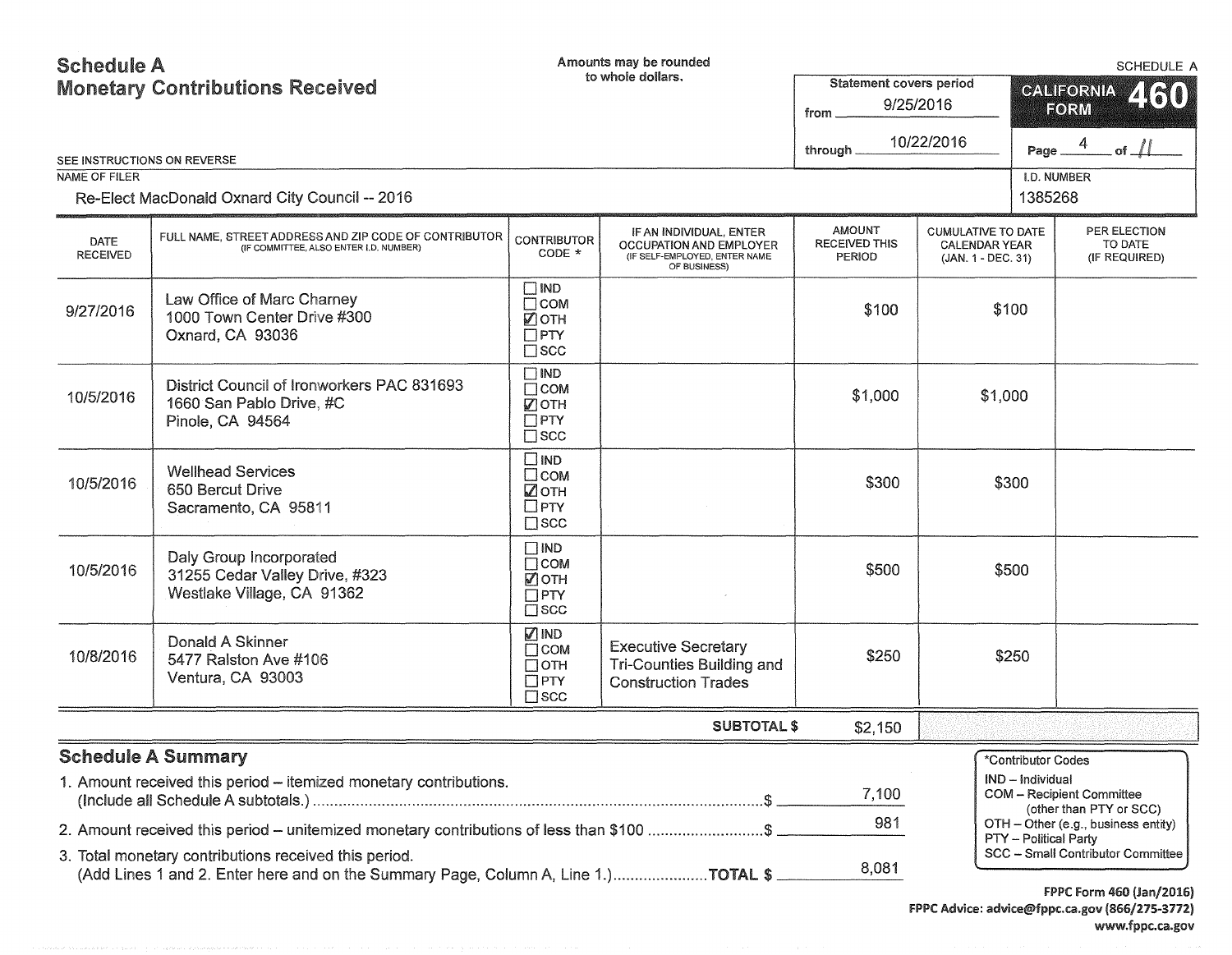| <b>NAME OF FILER</b>    | <b>Schedule A (Continuation Sheet)</b><br><b>Monetary Contributions Received</b><br>Ree-Elect MacDonald Oxnard City Council -- 2016 | Amounts may be rounded<br>to whole dollars.                               |                                                                                                     | <b>Statement covers period</b><br>9/25/2016<br>from<br>through | 10/22/2016                                                              | Page $-5$<br>1385268 | SCHEDULE A (CONT.)<br><b>GALIFORNIA</b><br>460<br>FORM<br>$\_$ of $\_$<br><b>I.D. NUMBER</b> |  |
|-------------------------|-------------------------------------------------------------------------------------------------------------------------------------|---------------------------------------------------------------------------|-----------------------------------------------------------------------------------------------------|----------------------------------------------------------------|-------------------------------------------------------------------------|----------------------|----------------------------------------------------------------------------------------------|--|
| DATE<br><b>RECEIVED</b> | FULL NAME, STREET ADDRESS AND ZIP CODE OF CONTRIBUTOR<br>(IF COMMITTEE, ALSO ENTER I.D. NUMBER)                                     | <b>CONTRIBUTOR</b><br>CODE *                                              | IF AN INDIVIDUAL, ENTER<br>OCCUPATION AND EMPLOYER<br>(IF SELF-EMPLOYED, ENTER NAME<br>OF BUSINESS) | <b>AMOUNT</b><br>RECEIVED THIS<br><b>PERIOD</b>                | <b>CUMULATIVE TO DATE</b><br><b>CALENDAR YEAR</b><br>(JAN. 1 - DEC. 31) |                      | PER ELECTION<br>TO DATE<br>(IF REQUIRED)                                                     |  |
| 10/11/2016              | Building Industry Assoc. of So. California<br>#741733<br>350 South Bixel #100, Los Angeles, CA 90017                                | $\Box$ IND<br>$\Box$ COM<br>☑отн<br>$\Box$ PTY<br>$\square$ scc           |                                                                                                     | \$500                                                          |                                                                         | \$500                |                                                                                              |  |
| 10/12/2016              | <b>Oxnard Peace Officers' Association</b><br>251 South C Street<br>Oxnard, CA 93030                                                 | $\Box$ IND<br>$\Box$ COM<br>■ОТН<br>$\Box$ PTY<br>$\square$ scc           |                                                                                                     | \$2,000                                                        | \$4,000                                                                 |                      |                                                                                              |  |
| 10/13/2016              | CREPAC - CAR #890106<br>525 South Virgil Ave<br>Los Angeles, CA 90020                                                               | $\Box$ IND<br>$\Box$ COM<br>■ОТН<br>$\Box$ PTY<br>$\square$ scc           |                                                                                                     | \$500                                                          |                                                                         | \$500                |                                                                                              |  |
| 10/13/2016              | Sal Gonzales<br>1216 Jamaica Lane<br>Oxnard, CA 93030                                                                               | <b>ZIND</b><br>$\square$ COM<br>$\Box$ OTH<br>$\Box$ PTY<br>$\square$ scc | <b>Retired</b>                                                                                      | \$100                                                          |                                                                         | \$100                |                                                                                              |  |
| 10/14/2016              | <b>Donlon Plumbing</b><br>3401 West 5th Street #130<br>Oxnard, CA 93030                                                             | $\Box$ IND<br>$\Box$ COM<br><b>ZOTH</b><br>$\Box$ PTY<br>$\square$ scc    |                                                                                                     | \$100                                                          |                                                                         | \$100                |                                                                                              |  |
|                         | <b>SUBTOTAL \$</b><br>3,200                                                                                                         |                                                                           |                                                                                                     |                                                                |                                                                         |                      |                                                                                              |  |

\*Contributor Codes IND - Individual COM - Recipient Committee (other than PTY or SCC) OTH - Other (e.g., business entity) PTY - Political Party SCC - Small Contributor Committee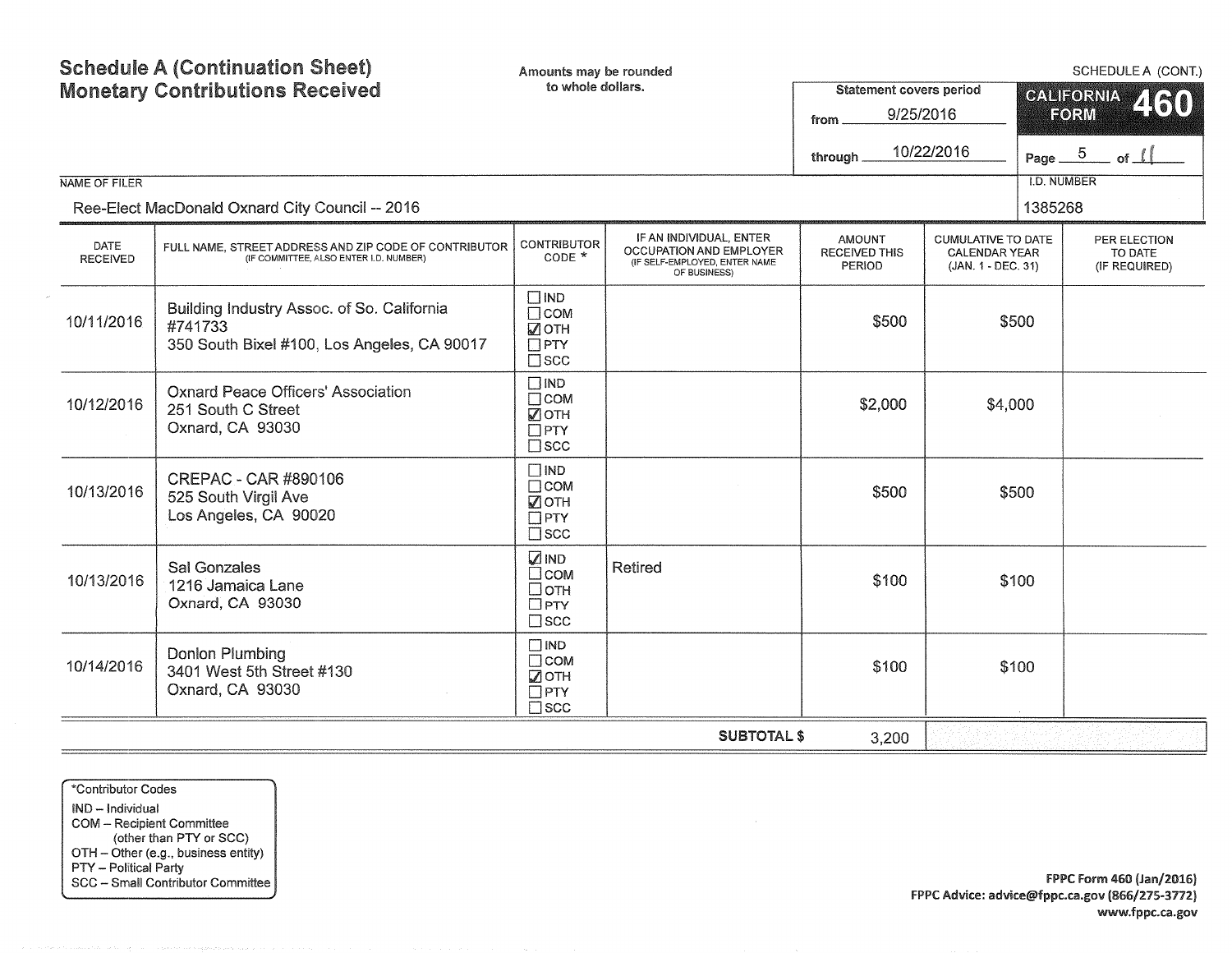| <b>NAME OF FILER</b>           | <b>Schedule A (Continuation Sheet)</b><br><b>Monetary Contributions Received</b>                           | Amounts may be rounded<br>to whole dollars.                               |                                                                                                     | <b>Statement covers period</b><br>9/25/2016<br>from<br>through _ | 10/22/2016                                                              | Page _<br><b>I.D. NUMBER</b> | SCHEDULE A (CONT.)<br><b>CALIFORNIA</b><br>460<br>FORM<br>$6\overline{6}$<br>of $\perp$ |
|--------------------------------|------------------------------------------------------------------------------------------------------------|---------------------------------------------------------------------------|-----------------------------------------------------------------------------------------------------|------------------------------------------------------------------|-------------------------------------------------------------------------|------------------------------|-----------------------------------------------------------------------------------------|
|                                | Ree-Elect MacDonald Oxnard City Council -- 2016                                                            |                                                                           |                                                                                                     |                                                                  |                                                                         | 1385268                      |                                                                                         |
| <b>DATE</b><br><b>RECEIVED</b> | FULL NAME, STREET ADDRESS AND ZIP CODE OF CONTRIBUTOR<br>(IF COMMITTEE, ALSO ENTER I.D. NUMBER)            | <b>CONTRIBUTOR</b><br>CODE *                                              | IF AN INDIVIDUAL, ENTER<br>OCCUPATION AND EMPLOYER<br>(IF SELF-EMPLOYED, ENTER NAME<br>OF BUSINESS) | <b>AMOUNT</b><br><b>RECEIVED THIS</b><br><b>PERIOD</b>           | <b>CUMULATIVE TO DATE</b><br><b>CALENDAR YEAR</b><br>(JAN. 1 - DEC. 31) |                              | PER ELECTION<br>TO DATE<br>(IF REQUIRED)                                                |
| 10/14/2016                     | <b>Mission Produce</b><br>2500 Vineyard Ave<br>Oxnard, CA 93036                                            | $\Box$ IND<br>$\Box$ COM<br>$\sqrt{2}$ OTH<br>$\Box$ PTY<br>$\square$ scc |                                                                                                     | \$250                                                            |                                                                         | \$250                        |                                                                                         |
| 10/18/2016                     | <b>Irene Pinkard</b><br>2047 Spyglass Trail East<br>Oxnard, CA 93036                                       | <b>MIND</b><br>$\Box$ COM<br>$\Box$ OTH<br>$\Box$ PTY<br>$\square$ scc    | <b>Retired</b>                                                                                      | \$100                                                            |                                                                         | \$100                        |                                                                                         |
| 10/18/2016                     | So Cal District Council of Laborers #1358150<br>555 Capital Mall Drive, Suite 1425<br>Sacramento, CA 95814 | $\Box$ IND<br>$\Box$ COM<br>☑отн<br>$\Box$ PTY<br>$\square$ scc           |                                                                                                     | \$750                                                            |                                                                         | \$750                        |                                                                                         |
| 10/18/2016                     | SEIU Local 721 #743794<br>1545 Wilshire Blvd #100<br>Los Angeles, CA 90017                                 | $\Box$ IND<br>$\Box$ COM<br>☑отн<br>$\Box$ PTY<br>$\square$ scc           |                                                                                                     | \$300                                                            |                                                                         | \$300                        |                                                                                         |
| 10/21/2016                     | <b>Magnavino Cellars</b><br>961 North Rice Ave, #5<br>Oxnard, CA 93030                                     | $\Box$ IND<br>$\Box$ COM<br>$\sqrt{2}$ OTH<br>$\Box$ PTY<br>$\square$ scc |                                                                                                     | \$250                                                            |                                                                         | \$250                        |                                                                                         |
|                                |                                                                                                            |                                                                           | <b>SUBTOTAL \$</b>                                                                                  | 1,650                                                            |                                                                         |                              |                                                                                         |

\*Contributor Codes

IND - Individual COM - Recipient Committee (other than PTY or SCC) OTH - Other (e.g., business entity) PTY - Political Party SCC - Smail Contributor Committee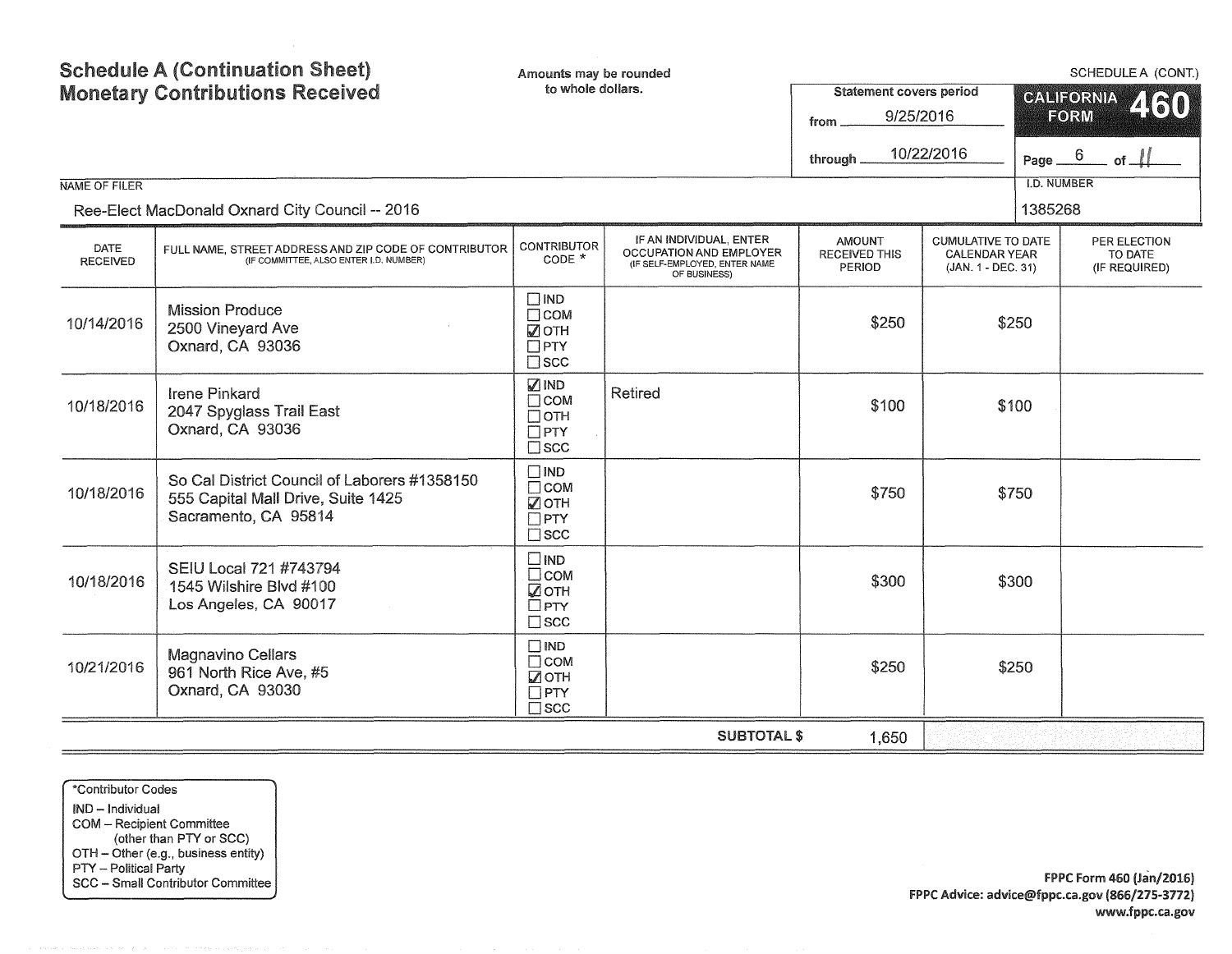| <b>Schedule A (Continuation Sheet)</b><br><b>Monetary Contributions Received</b>                                           |                                                                          | Amounts may be rounded<br>to whole dollars.                              |                                                                                                     | <b>Statement covers period</b><br>9/25/2016<br>from.<br>10/22/2016<br>through |                                                                         |                    | SCHEDULE A (CONT.)<br>CALIFORNIA 460<br>FORM<br>Page $\frac{7}{2}$ of $\frac{11}{2}$ |
|----------------------------------------------------------------------------------------------------------------------------|--------------------------------------------------------------------------|--------------------------------------------------------------------------|-----------------------------------------------------------------------------------------------------|-------------------------------------------------------------------------------|-------------------------------------------------------------------------|--------------------|--------------------------------------------------------------------------------------|
| NAME OF FILER                                                                                                              |                                                                          |                                                                          |                                                                                                     |                                                                               |                                                                         | <b>I.D. NUMBER</b> |                                                                                      |
|                                                                                                                            | Ree-Elect MacDonald Oxnard City Council -- 2016                          |                                                                          |                                                                                                     |                                                                               |                                                                         | 1385268            |                                                                                      |
| DATE<br>FULL NAME. STREET ADDRESS AND ZIP CODE OF CONTRIBUTOR<br>(IF COMMITTEE, ALSO ENTER I.D. NUMBER)<br><b>RECEIVED</b> |                                                                          | <b>CONTRIBUTOR</b><br>CODE *                                             | IF AN INDIVIDUAL, ENTER<br>OCCUPATION AND EMPLOYER<br>(IF SELF-EMPLOYED, ENTER NAME<br>OF BUSINESS) | <b>AMOUNT</b><br><b>RECEIVED THIS</b><br>PERIOD                               | <b>CUMULATIVE TO DATE</b><br><b>CALENDAR YEAR</b><br>(JAN. 1 - DEC. 31) |                    | PER ELECTION<br>TO DATE<br>(IF REQUIRED)                                             |
| 10/21/2016                                                                                                                 | Law Office of Marc Charney<br>1000 Town Center Drive<br>Oxnard, CA 93036 | $\Box$ IND<br>$\Box$ COM<br><b>И</b> отн<br>$\Box$ PTY<br>$\square$ scc  |                                                                                                     | \$100<br>\$200                                                                |                                                                         |                    |                                                                                      |
|                                                                                                                            | IIIIII                                                                   | $\Box$ IND<br>$\Box$ COM<br>$\Box$ OTH<br>$\Box$ PTY<br>$\square$ scc    |                                                                                                     |                                                                               |                                                                         |                    |                                                                                      |
|                                                                                                                            |                                                                          | $\square$ IND<br>$\Box$ COM<br>$\Box$ OTH<br>$\Box$ PTY<br>$\Box$ SCC    |                                                                                                     |                                                                               |                                                                         |                    |                                                                                      |
|                                                                                                                            |                                                                          | $\square$ IND<br>$\Box$ COM<br>$\Box$ OTH<br>$\Box$ PTY<br>$\square$ scc |                                                                                                     |                                                                               |                                                                         |                    |                                                                                      |
|                                                                                                                            |                                                                          | $\Box$ IND<br>$\Box$ COM<br>$\Box$ OTH<br>$\Box$ PTY<br>$\square$ scc    |                                                                                                     |                                                                               |                                                                         |                    |                                                                                      |
|                                                                                                                            |                                                                          |                                                                          | <b>SUBTOTAL \$</b>                                                                                  | \$100                                                                         |                                                                         |                    |                                                                                      |

 $\bar{\epsilon}$ 

\*Contributor Codes IND - Individual COM - Recipient Committee (other than PTY or SCC) OTH - Other (e.g., business entity) PTY - Political Party SCC - Small Contributor Committee

**FPPC Form 460 (Jan/2016)** FPPC Advice: advice@fppc.ca.gov (866/275-3712) www.fppc.ca.gov

 $\sim$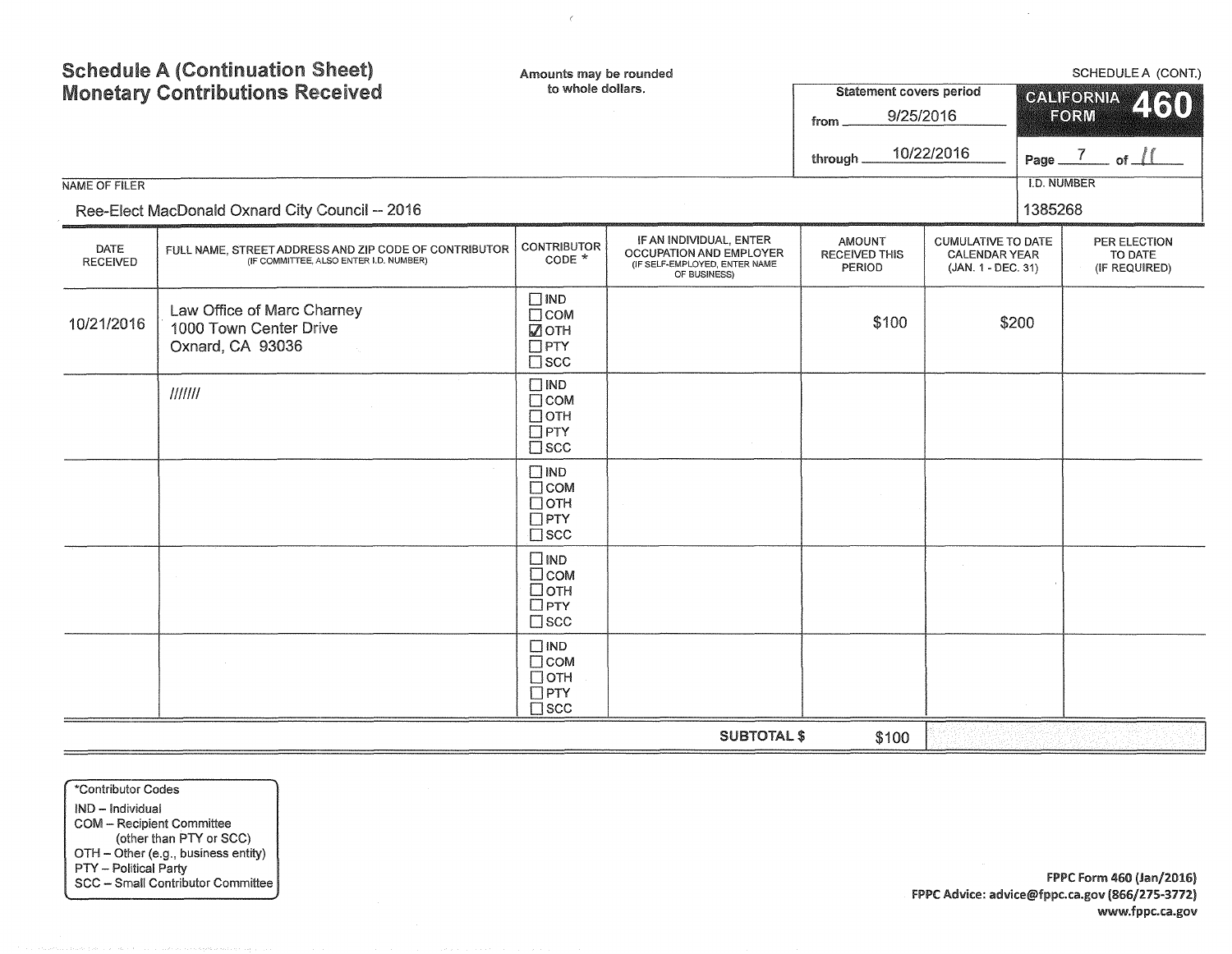|                                                                                               |                                                                                                     | Amounts may be rounded                                                                |                                                        |                                                         |                                                                           |                                               |                                      | <b>SCHEDULE B - PART 1</b>                                                        |  |
|-----------------------------------------------------------------------------------------------|-----------------------------------------------------------------------------------------------------|---------------------------------------------------------------------------------------|--------------------------------------------------------|---------------------------------------------------------|---------------------------------------------------------------------------|-----------------------------------------------|--------------------------------------|-----------------------------------------------------------------------------------|--|
| Schedule B - Part 1                                                                           |                                                                                                     | to whole dollars.                                                                     |                                                        | <b>Statement covers period</b>                          |                                                                           | <b>GALIFORNIA</b>                             |                                      |                                                                                   |  |
| <b>Loans Received</b>                                                                         |                                                                                                     |                                                                                       |                                                        | from                                                    | 9/25/2016                                                                 | FORM                                          |                                      |                                                                                   |  |
|                                                                                               |                                                                                                     |                                                                                       |                                                        |                                                         |                                                                           |                                               |                                      |                                                                                   |  |
| SEE INSTRUCTIONS ON REVERSE                                                                   |                                                                                                     |                                                                                       |                                                        |                                                         | through                                                                   | 10/22/2016                                    | -8<br>Page_                          | of                                                                                |  |
| <b>NAME OF FILER</b>                                                                          |                                                                                                     |                                                                                       |                                                        |                                                         |                                                                           |                                               | I.D. NUMBER                          |                                                                                   |  |
| Ree-Elect MacDonald Oxnard City Council -- 2016                                               |                                                                                                     |                                                                                       |                                                        |                                                         |                                                                           |                                               | 1385268                              |                                                                                   |  |
| FULL NAME, STREET ADDRESS AND ZIP CODE<br>OF LENDER<br>(IF COMMITTEE, ALSO ENTER I.D. NUMBER) | IF AN INDIVIDUAL, ENTER<br>OCCUPATION AND EMPLOYER<br>(IF SELF-EMPLOYED, ENTER<br>NAME OF BUSINESS) | (a)<br><b>OUTSTANDING</b><br><b>BALANCE</b><br><b>BEGINNING THIS</b><br><b>PERIOD</b> | (p)<br><b>AMOUNT</b><br><b>RECEIVED THIS</b><br>PERIOD | (c)<br><b>AMOUNT PAID</b><br>OR FORGIVEN<br>THIS PERIOD | OUTSTANDING<br><b>BALANCE AT</b><br><b>CLOSE OF THIS</b><br><b>PERIOD</b> | (e)<br><b>INTEREST</b><br>PAID THIS<br>PERIOD | 71)<br>ORIGINAL<br>AMOUNT OF<br>LOAN | $\left( 9 \right)$<br><b>CUMULATIVE</b><br><b>CONTRIBUTIONS</b><br>TO DATE        |  |
| Bryan MacDonald                                                                               | <b>Retired</b>                                                                                      |                                                                                       |                                                        | $\Box$ PAID                                             |                                                                           |                                               |                                      | <b>CALENDAR YEAR</b>                                                              |  |
| 355 South G Street                                                                            |                                                                                                     |                                                                                       |                                                        |                                                         | 7,223<br>0                                                                | $\overline{0}$<br>$\frac{1}{2}$<br>RATE       | $s = 5,062$                          | 7,223                                                                             |  |
| Oxnard, CA 93030                                                                              |                                                                                                     |                                                                                       |                                                        | $\Box$ FORGIVEN                                         |                                                                           |                                               |                                      | PER ELECTION**                                                                    |  |
| $T_{\square}$ IND<br>$\Box$ COM $\Box$ OTH $\Box$ PTY $\Box$ SCC                              |                                                                                                     | 2,161                                                                                 | 5,062                                                  |                                                         | 0<br>none<br>DATE DUE                                                     | 0                                             | 10/19/16<br><b>DATE INCURRED</b>     | 7,223                                                                             |  |
|                                                                                               |                                                                                                     |                                                                                       |                                                        | $\Box$ PAID                                             |                                                                           |                                               |                                      | <b>CALENDAR YEAR</b>                                                              |  |
|                                                                                               |                                                                                                     |                                                                                       |                                                        | $\Box$ FORGIVEN                                         |                                                                           | <b>RATE</b>                                   |                                      | PER ELECTION**                                                                    |  |
| $\Box$ COM $\Box$ OTH $\Box$ PTY<br>$\Box$ IND<br>$\Box$ SCC                                  |                                                                                                     |                                                                                       |                                                        |                                                         | DATE DUE                                                                  |                                               | DATE INCURRED                        |                                                                                   |  |
|                                                                                               |                                                                                                     |                                                                                       |                                                        | $\Box$ PAID                                             |                                                                           |                                               |                                      | <b>CALENDAR YEAR</b>                                                              |  |
|                                                                                               |                                                                                                     |                                                                                       |                                                        |                                                         |                                                                           |                                               |                                      |                                                                                   |  |
|                                                                                               |                                                                                                     |                                                                                       |                                                        | $\Box$ FORGIVEN                                         |                                                                           | RATE                                          |                                      | PER ELECTION**                                                                    |  |
| $\Box$ COM $\Box$ OTH $\Box$ PTY $\Box$ SCC<br>$\Box$ IND                                     |                                                                                                     |                                                                                       |                                                        |                                                         | DATE DUE                                                                  |                                               | DATE INCURRED                        |                                                                                   |  |
|                                                                                               |                                                                                                     | SUBTOTALS \$                                                                          | $5,062$ \$                                             |                                                         | $00$ \$<br>$7,223$ \$                                                     | 00                                            |                                      |                                                                                   |  |
| <b>Schedule B Summary</b>                                                                     |                                                                                                     |                                                                                       |                                                        |                                                         |                                                                           | $E$ nter (e) on<br>Schedule E, Line 3)        |                                      |                                                                                   |  |
|                                                                                               |                                                                                                     |                                                                                       |                                                        |                                                         | 5,062                                                                     |                                               |                                      |                                                                                   |  |
| (Total Column (b) plus unitemized loans of less than \$100.)                                  |                                                                                                     |                                                                                       |                                                        |                                                         |                                                                           |                                               | <b>†Contributor Codes</b>            |                                                                                   |  |
|                                                                                               |                                                                                                     |                                                                                       |                                                        |                                                         |                                                                           |                                               | IND - Individual                     |                                                                                   |  |
| -00<br>(Total Column (c) plus loans under \$100 paid or forgiven.)                            |                                                                                                     |                                                                                       |                                                        |                                                         |                                                                           |                                               |                                      | <b>COM</b> - Recipient Committee<br>(other than PTY or SCC)                       |  |
| (Include loans paid by a third party that are also itemized on Schedule A.)                   |                                                                                                     |                                                                                       |                                                        |                                                         |                                                                           |                                               | OTH - Other (e.g., business entity)  |                                                                                   |  |
|                                                                                               |                                                                                                     |                                                                                       |                                                        |                                                         | 5.062                                                                     |                                               | PTY - Political Party                | SCC - Small Contributor Committee                                                 |  |
| Enter the net here and on the Summary Page, Column A, Line 2.                                 |                                                                                                     |                                                                                       |                                                        |                                                         | (May be a negative number)                                                |                                               |                                      |                                                                                   |  |
| *Amounts forgiven or paid by another party also must be reported on Schedule A.               |                                                                                                     |                                                                                       |                                                        |                                                         |                                                                           |                                               |                                      |                                                                                   |  |
| ** If required.                                                                               |                                                                                                     |                                                                                       |                                                        |                                                         |                                                                           |                                               |                                      | <b>FPPC Form 460 (Jan/2016)</b><br>FPPC Advice: advice@fppc.ca.gov (866/275-3772) |  |

www.fppc.ca.gov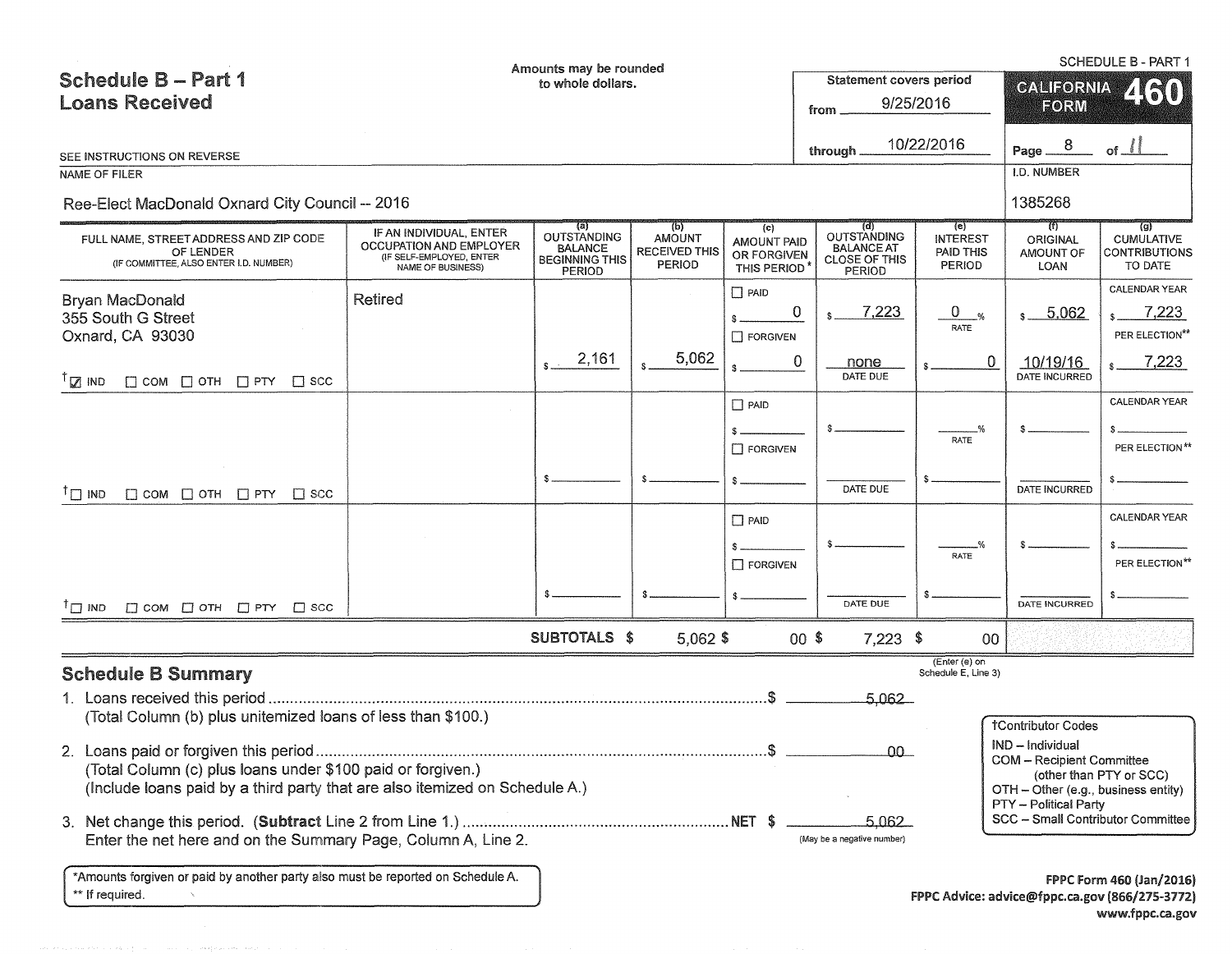| <b>NAME OF FILER</b>           | <b>Nonmonetary Contributions Received</b><br>SEE INSTRUCTIONS ON REVERSE<br>Re-Elect MacDonald Oxnard City Council -- 2016 |                                                                              |                                                                                                            |                                                   | from<br>through _ | Statement covers period<br>9/25/2016<br>10/22/2016 |                                                                          | <b>CALIFORNIA</b><br>FORM<br>Page _<br>I.D. NUMBER<br>1385268 | 460<br>9<br>of $\lceil$                  |
|--------------------------------|----------------------------------------------------------------------------------------------------------------------------|------------------------------------------------------------------------------|------------------------------------------------------------------------------------------------------------|---------------------------------------------------|-------------------|----------------------------------------------------|--------------------------------------------------------------------------|---------------------------------------------------------------|------------------------------------------|
| <b>DATE</b><br><b>RECEIVED</b> | FULL NAME, STREET ADDRESS AND<br>ZIP CODE OF CONTRIBUTOR<br>(IF COMMITTEE, ALSO ENTER I.D. NUMBER)                         | <b>CONTRIBUTOR</b><br>$CODE *$                                               | IF AN INDIVIDUAL, ENTER<br><b>OCCUPATION AND EMPLOYER</b><br>(IF SELF-EMPLOYED, ENTER<br>NAME OF BUSINESS) | <b>DESCRIPTION OF</b><br><b>GOODS OR SERVICES</b> |                   | AMOUNT/<br><b>FAIR MARKET</b><br>VALUE             | <b>CUMULATIVE TO</b><br>DATE<br><b>CALENDAR YEAR</b><br>(JAN 1 - DEC 31) |                                                               | PER ELECTION<br>TO DATE<br>(IF REQUIRED) |
| 10/6/2016                      | <b>Lauterbach Architects</b><br>300 Montgomery Ave,<br>Oxnard, CA 93036                                                    | $\square$ IND<br>$\Box$ COM<br>$\sqrt{2}$ OTH<br>$\Box$ PTY<br>$\square$ SCC |                                                                                                            | Meet and Greet<br>with food and<br>refreshments   |                   | \$200                                              |                                                                          | \$200                                                         |                                          |
| 10/7/2016                      | <b>McCarthy Construction</b><br>633 Ventura Blvd<br>Oxnard, CA 93036                                                       | $\Box$ IND<br>$\Box$ COM<br>$\sqrt{2}$ OTH<br>$\Box$ PTY<br>$\square$ SCC    |                                                                                                            | Meet and Greet<br>with food and<br>refreshments   |                   | \$450                                              |                                                                          | \$450                                                         |                                          |
| 10/21/16                       | <b>Magnavino Cellars</b><br>961 N Rice Ave #5<br>Oxnard, CA 93030                                                          | $\Box$ IND<br>$\Box$ COM<br><b>MOTH</b><br>$\Box$ PTY<br>$\square$ SCC       |                                                                                                            | Meet and Greet<br>with food and<br>refreshments   |                   | \$600                                              |                                                                          | \$600                                                         |                                          |
| 10/21/16                       | Don Chente Restaurant<br>2131 N Oxnard Blvd.<br>Oxnard, CA 93036                                                           | $\Box$ IND<br>$\Box$ COM<br>$\sqrt{ }$ OTH<br>$\square$ PTY<br>$\square$ scc |                                                                                                            | Food for<br>Magnavino Event                       |                   | \$150                                              |                                                                          | \$150                                                         |                                          |
|                                | Attach additional information on appropriately labeled continuation sheets.                                                |                                                                              |                                                                                                            | <b>SUBTOTAL \$</b>                                |                   | 1,400                                              |                                                                          |                                                               |                                          |

 $\sim$ 

| <b>Schedule C Summary</b>                                                                                                                               |       | *Contributor Codes                                                                      |
|---------------------------------------------------------------------------------------------------------------------------------------------------------|-------|-----------------------------------------------------------------------------------------|
| 1. Amount received this period – itemized nonmonetary contributions.                                                                                    | 1,400 | IND - Individual<br><b>COM</b> - Recipient Committee                                    |
| 2. Amount received this period – unitemized nonmonetary contributions of less than \$100 \$                                                             | -00   | (other than PTY or SCC)<br>OTH – Other (e.g., business entity)<br>PTY – Political Party |
| 3. Total nonmonetary contributions received this period.<br>(Add Lines 1 and 2. Enter here and on the Summary Page, Column A, Lines 4 and 10.)TOTAL \$. | 1,400 | SCC - Small Contributor Committee                                                       |

f Pi>C Form 460 (Jan/2016) FPPC Advice: advice@fppc.ca.gov (866/215-3172) www.fppc.ca.gov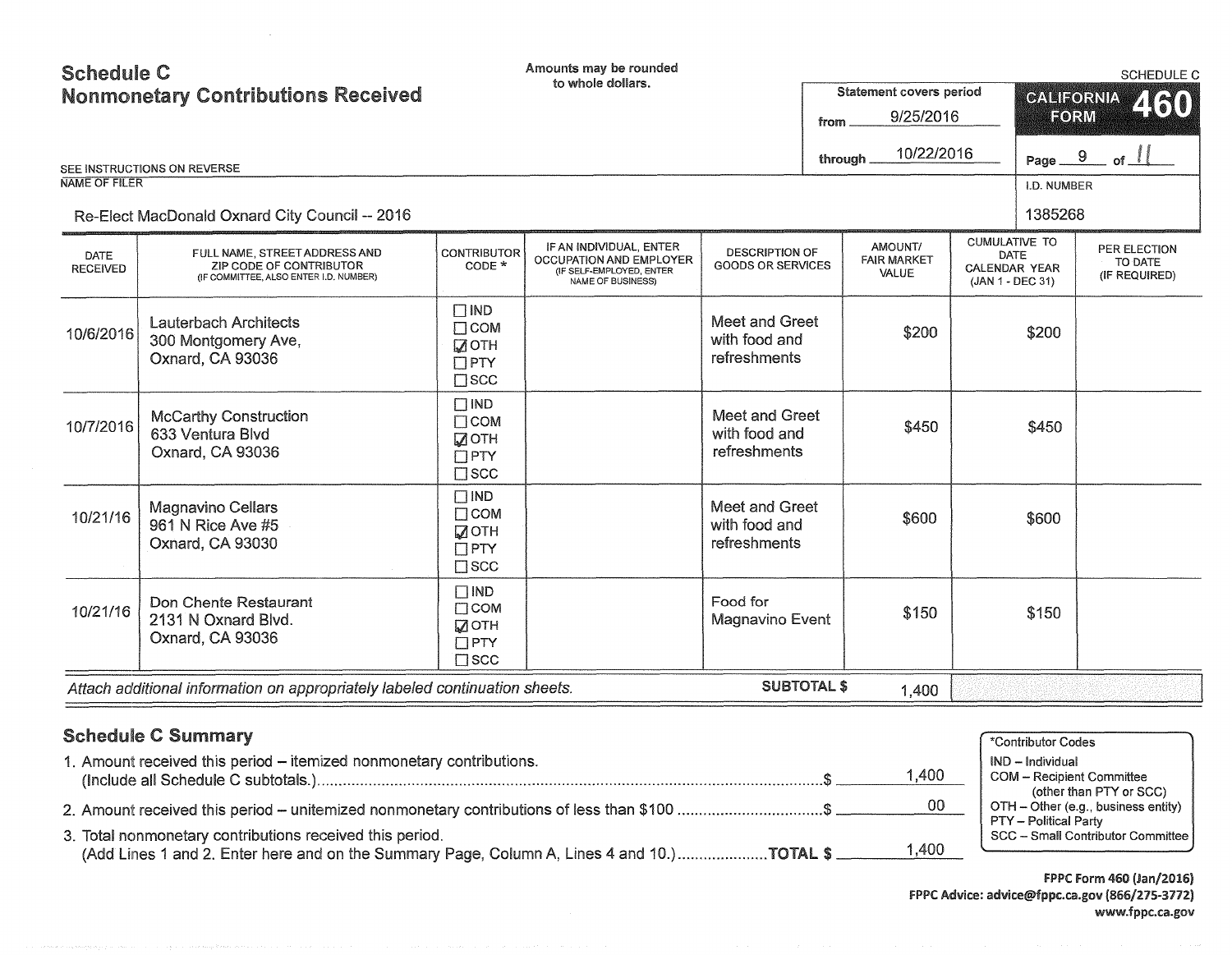Schedule E Payments Made SEE INSTRUCTIONS ON REVERSE NAME OF FILER Re-Elect MacDonald Oxnard City Council -- 2016 Amounts may be rounded to whole dollars. Statement covers period from 9/25/2016 through 10/22/2016 SCHEDULE E  $CAL$ *IFORNIA*  $F(25)$ ' Page  $\frac{10}{\text{ of }}$  of  $\frac{1}{2}$ l.D. NUMBER 1385268 CODES: If one of the following codes accurately describes the payment, you may enter the code. Otherwise, describe the payment. CMP campaign paraphernalia/misc. CNS campaign consultants CTB contribution (explain nonmonetary)\* CVC civic donations FIL FND fundraising events IND LEG UT candidate filing/ballot fees independent expenditure supporting/opposing others (explain)\* legal defense campaign literature and mailings MBR member communications MTG meetings and appearances OFC office expenses PET PHO phone banks POL polling and survey research POS PRO professional services (legal, accounting) PRT print ads petition circulating postage, delivery and messenger services RAD radio airtime and production costs RFD returned contributions SAL campaign workers' salaries TEL t.v. or cable airtime and production costs TRC candidate travel, lodging, and meals TRS staff/spouse travel, lodging, and meals TSF transfer between committees of the same candidate/sponsor<br>VOT voter registration voter registration WEB information technology costs (internet, e-mail)

| NAME AND ADDRESS OF PAYEE<br>(IF COMMITTEE, ALSO ENTER I.D. NUMBER)                                  | CODE | OR | <b>DESCRIPTION OF PAYMENT</b> |                    | AMOUNT PAID |
|------------------------------------------------------------------------------------------------------|------|----|-------------------------------|--------------------|-------------|
| <b>Charles Kistner</b><br>1876 Sunridge Drive<br>Ventura, CA 93003                                   | cns  |    |                               |                    | \$750       |
| <b>B</b> and <b>B</b> Mailing Services<br>2401 Eastman Ave # 25<br>Oxnard, CA 93030                  | lit  |    |                               |                    | 11,843      |
| <b>Firefighter Print and Design</b><br>1780 Creekside Oaks Dr<br>Sacramento, CA 95833                | lit  |    |                               |                    | 4,766       |
| * Payments that are contributions or independent expenditures must also be summarized on Schedule D. |      |    |                               | <b>SUBTOTAL \$</b> | 17,359      |
| <b>Schedule E Summary</b>                                                                            |      |    |                               |                    |             |

## 1. Itemized payments made this period. (Include ail Schedule E subtotals.) 2. Unitemized payments made this period of under \$100 \$ 00 3. Total interest paid this period on loans. (Enter amount from Schedule B, Part 1, Column (e).) \$ 00 22,721 4. Total payments made this period. (Add Lines 1, 2, and 3. Enter here and on the Summary Page, Column A, Line 6.) .............................. TOTAL \$ 22721

FPPC Form 460 (Jan/2016) FPPC Advice: advice@fppc.ca.gov (866/275-3772) www.fppc.ca.gov